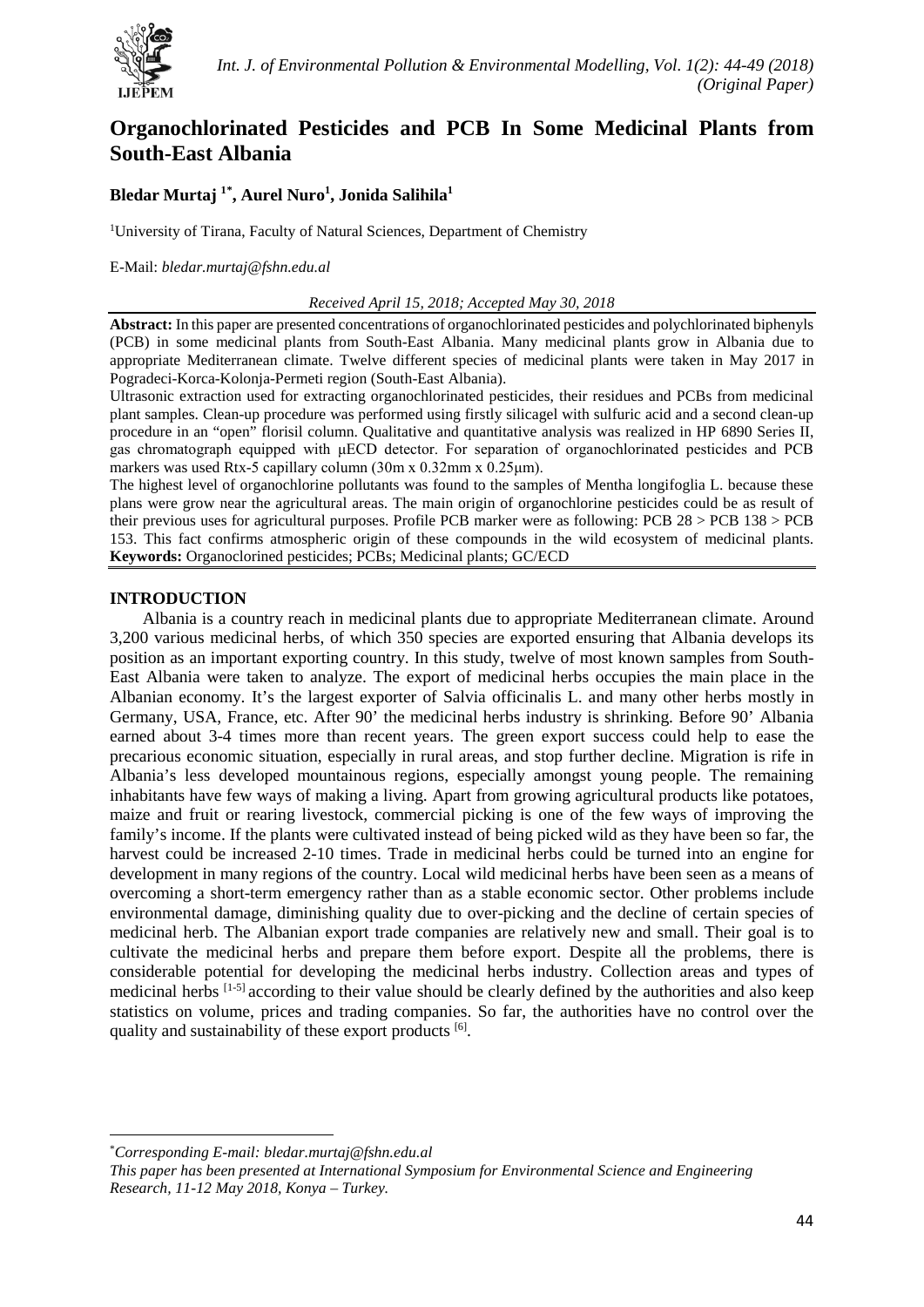#### **MATERIAL AND METHOD**

#### *Plant collection*

Plant samples were choose as: fruits (Juniperus communs L., Juniperus Oxcycedrus L.), flowers, leaves and branches (Salvia officinalis L., Laurus nobilis L., Thymus vulgaris L., Oregano vulgare L., Sideritis raiser L., Tilia tomentosa L., Achillea millefolie L. and Hypericum perforatum L.). Samples were selected from areas of South-East Albania (Pogradec-Korca-Kolonja-Permeti). These plants are usually grown in these areas. The samples were taken in altitude 600 to 1300 m. All the collected species were dried in a Thermostat MEMERT, with air circulation in temperature 400 C, along 5 days.

#### *Preparation of medicinal plants for OCP and PCB analysis*

10 g of each medicinal plant samples was blended and homogenized with anhydrous sodium sulphate (1:3) in a mortar. Samples were taken in to an Erlenmeyer (100 ml). 50 ml of solvent mixture Hexane/Dichloromethane (3:1) were added into the sample and sonicated for 60 minutes, in 30oC using an ultrasonic bath (UM4-Unitra). Internal standard (PCB-29) was added previously to each sample (10μl) prior extraction procedure. Extracts were transferred into glass flasks by careful decantation. The residue was subsequently washed three times with 10 ml of pure dichloromethane and these volumes were combined with the extract. The final extract was concentrated to 5 ml. The concentrated extracts were then subject of the clean-up procedure. Firstly, silica gel treated with sulphuric acid (45% in mass) was added for each extract. The extract was passed throw into a Florisil open glass column for a second clean-up step. Organochlorine pesticides and PCBs were eluted simultaneously using a 10 ml mixture of Hexane/Dichloromethane (4:1). The extracts were concentrated to 2 ml before injection in gas chromatograph for qualitative and quantitative analyze [7].

#### *Apparatus and chromatography*

Gas chromatographic analyses were performed with an HP 6890 Series II gas chromatograph equipped with a 63Ni electron-capture detector and a split/splitless injector. The column used was Rtx-5 (30m x 0.33mm x 0.25 um) capillary column. The split/splitless injector and detector temperatures were set at 2800C and 3000C, respectively. Carrier gas at 1 ml/min and make-up gas at 25 ml/min was nitrogen. The initial oven temperature was kept at 600C for 4min, which was increased, to 2000C at 200C/min, held for 7 min, and then increased to 2800C at 40C/min for 20min. The temperature was finally increased to 3000C, at 100C/min, held for 7min. Injection volume was 2μl, when splitless injections were made. Analyses of chlorinated pesticides and PCB markers were done simultaneously <sup>[8]</sup>. The relative response factors of the different individual of chlorinated pesticides and PCB congeners were determined by injecting the standard solutions of PCBs (prepared by making appropriate dilutions of a stock solution provided by IAEA/MEL, Monaco, France) spiked with the same quantity of the solution of internal standard PCB-29 used for spiking the samples. Organochlorinated pesticides and PCB quantification was performed by internal standard method  $[9-12]$ . The following organchlorinated pesticides: Hexachlorobenzene (HCB), Dieldrin, Endrine, alfa-, beta-, delta- and gama-isomer (Lindane) of Hexachlorocyclohexane, Heptachlor, Heptachlor epoxide, DDT-related chemicals (o,p-DDE, p,p-DDE, p,p-DDD, p,p-DDT), Methoxychlor,Endosulfanes and Mirex were detected. Analysis of PCBs was based on the determination of the seven PCB markers (IUPAC Nr. 28, 52, 101, 118, 138, 153 and 180).

#### **RESULTS AND DISCUSIONS**

Organochlorinated pesticides, their metabolites and PCBs marker were analyzed in medicinal plant samples from Pogradec, Korca, Kolonja and Permeti. For this study were determined organochlorine pesticides and PCB in fruits (*Juniperus communs L., Juniperus Oxcycedrus L.*), flowers, leaves and branches (*Salvia officinalis L., Laurus nobilis L., Thymus vulgaris L., Oregano vulgare L., Sideritis raiser L., Tilia tomentosa L., Achillea millefolie L.* and *Hypericum perforatum L.*) from South-East Albania. These data were reported in ng/g (dry weight) level. They were shown for the total, distribution and profile of chlorinated pesticides and PCBs in below graphs. Total of organochlorine pesticides in medicinal plants of South-East Albania was shown in Figure 1. Sample of *Mentha longifolia* was observed to have the maximum level of 102.5 ng/g d.w. The average of OCPs in all analyzed samples was 25.9 ng/g d.w. *Mentha longifoglia* samples were most polluted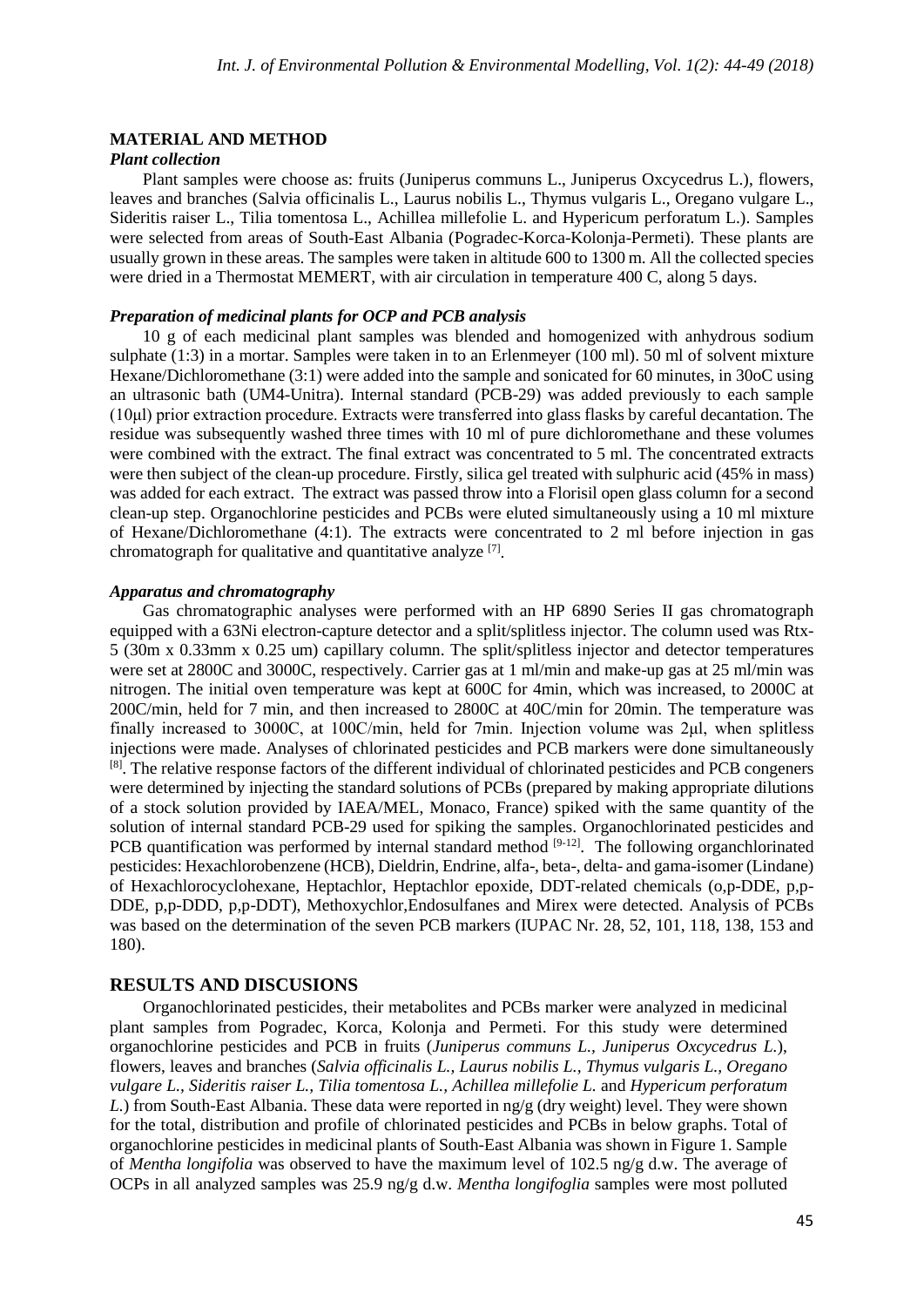because these plans usually grow near the agricultural areas. The main origin of organochlorine pesticides could be as result of their previous uses for agricultural purposes. Distribution of pesticides was shown in Figure 2. Most of investigated chlorinated pesticides were not detected in the plant samples, or were in very low concentrations (Aldrine, Lidane, Metoxichlor, DDT and Mirex). Thehighest concentrations of OCPs were detected for HCHs, mostly for α- and β- isomers. This fact is connected with HCHs volatility and previous use of Lindane in tree fruits that grow in altitude of more than 800 m. Lindane and delta isomer were found in very low concentrations. The highest concentration of OCPs was found for degradation products of pesticides such are Heptachlorepoxide, Dieldrin, Endrine and DDE. Presence of pesticides in wild medicinal plants could be mostly because of their previous use, their physical properties and because of their degradation processes. Atmospheric factors (wind, rainfall and snow) could affect their levels and distribution. Profile of individual pesticides was shown in Figure 3 and profile of pesticide classes was shown in Figure 4. Individual profile of pesticides was: alfa-HCH > beta-HCH > Dieldrin > Aldrin > Heptachlorepoxid > Endosulfan sulfate. Total of cyclopentadiene pesticides (Heptachlor, Heptachlorepoxide, Aldrin, Dieldrin, Endrin, Endrin keton) were higher (11.5 ng/g d.w.) than other pesticides. This fact is connected with higher concentration of Heptachlor and Heptachlorepoxide in *Mentha longifolia* samples. Heptachlor could be in use near areas of stations for *Mentha* samples. Note that some banned pesticides could be in use under false trade name in Albania and other countries <sup>[13]</sup>. ordinary pesticides found for all samples were HCHs. Their average was 9.4 ng/g d.w. Endosulfanes (3.1 ng/g d.w.) were found higher than DDTs (2.9 ng/g d.w.). Found levels could be considered lower than reported levels for environmental samples by respective areas [7,13].

Total of PCB markers was shown in Figure 5. *Laurus nobilis* (27.6 ng/g d.w.), *Chamaemelum nobile* (25.3 ng/g d.w.) and *Tilia tomentosa* (24.1 ng/g d.w.) were most polluted samples. These samples were taken near populated areas (near cities and villages of SE Albania) where anthropogenic impact is higher. Most of PCB markers were not detected in the analyzed native plants from South-East Albania. PCB marker distribution (Figure 6) confirms this fact. The most often PCB markers found for all samples were PCB 28 and PCB 52. For 75% of samples were detected PCB 153 and PCB 153. This was also the profile of PCB (Figure 7) in medicinal plants from South-East Albania. Their profile was PCB  $28 > PCB$   $52 > PCB$   $138 > PCB$  153. The most chlorinated polychlorinated biphenyls (PCB 180 and PCB 209) weren't found in analyzed samples. The high concentrations of less chlorinated PCB 28 and PCB 52 can be a result of atmospheric deposition origin of PCBs in this area. PCB 153 and PCB 138 can bioaccumulate easy in biota samples. Atmospheric factors and PCB properties are the main reasons for levels and distribution of PCBs in analyzed medicinal samples from South-East Albania.



**Figure 1.** Total of organochlorine pesticides (ng/g) in medicinal plants of South-East Albania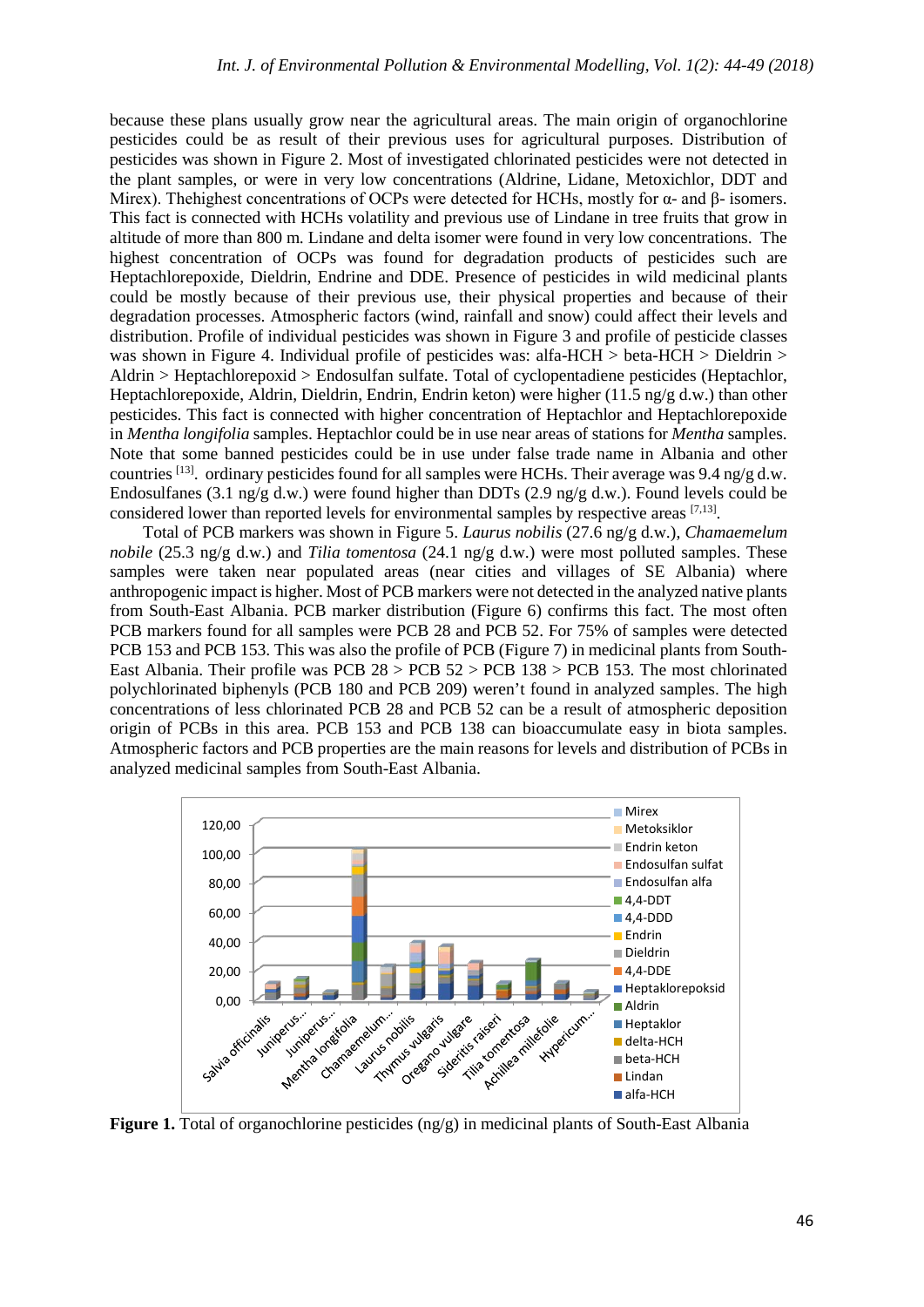

**Figure 2.** Distribution of OCPs (ng/g) in medicinal plants of South-East Albania



**Figure 3.** Profile of organochlorine pesticides (ng/g) in medicinal plants



**Figure 4.** Classes of organochlorine pesticides (ng/g) in medicinal plants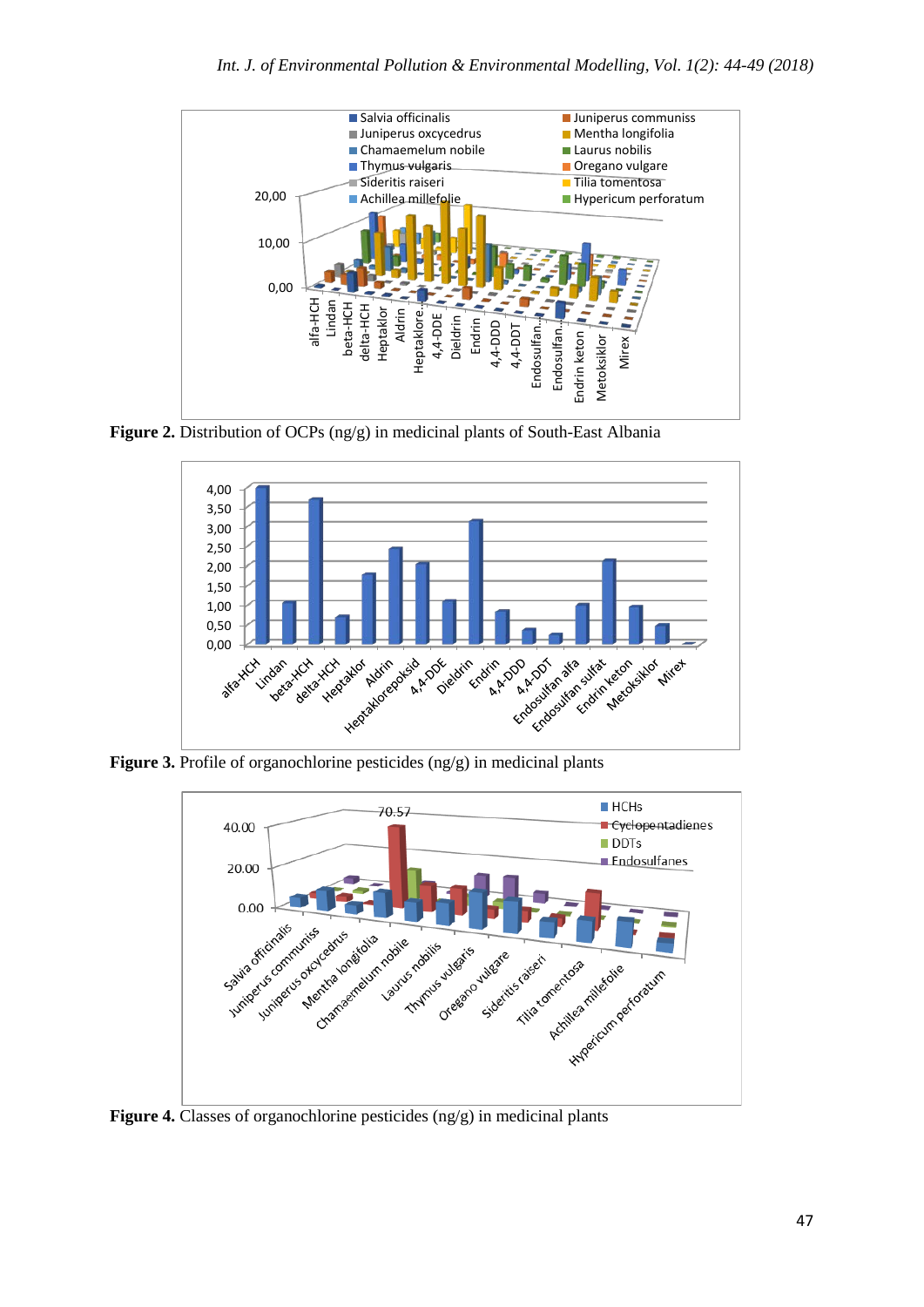

**Figure 5.** Total of PCB (ng/g) in medicinal plants of South-East Albania



**Figure 6.** Distribution of PCB (ng/g) in medicinal plants of South-East Albania



**Figure 7.** Profile of PCB (ng/g) in medicinal plants of South-East Albania